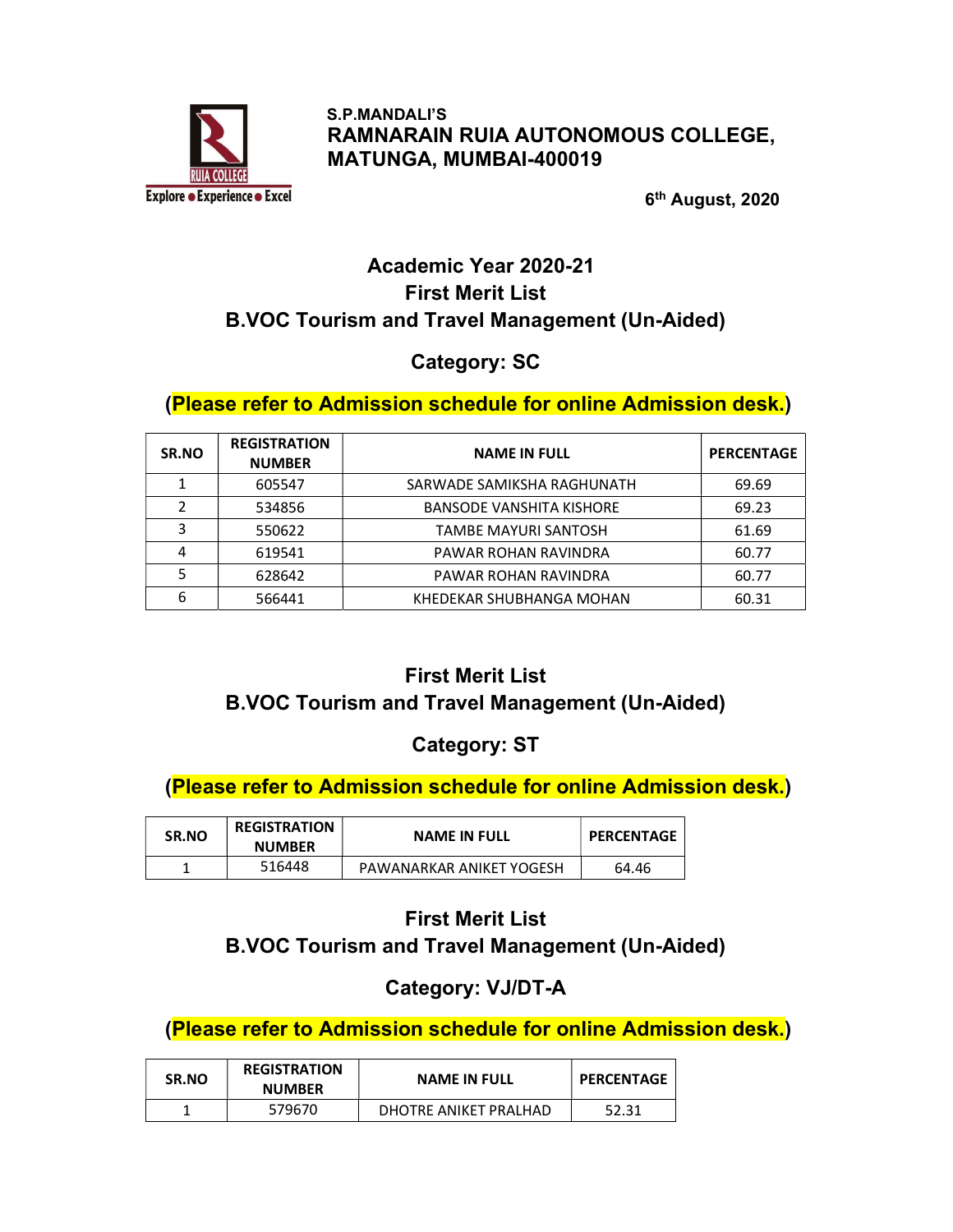# Category: NT-B

(Please refer to Admission schedule for online Admission desk.)

| SR.NO | <b>REGISTRATION</b><br><b>NUMBER</b> | <b>NAME IN FULL</b> | <b>PERCENTAGE</b> |
|-------|--------------------------------------|---------------------|-------------------|
|       | 572541                               | YANDE GAURI SUHAS   | 74.31             |

# First Merit List B.VOC Tourism and Travel Management (Un-Aided)

# Category: NT-C

(Please refer to Admission schedule for online Admission desk.)

| SR.NO | <b>REGISTRATION</b><br><b>NUMBER</b> | <b>NAME IN FULL</b> | <b>PERCENTAGE</b> |
|-------|--------------------------------------|---------------------|-------------------|
|       |                                      | NO APPLICATION      | -                 |

# First Merit List

### B.VOC Tourism and Travel Management (Un-Aided)

# Category: NT-D

# Date of Admission: 6<sup>th</sup> August, 2020

| <b>SR.NO</b> | <b>REGISTRATION</b><br><b>NUMBER</b> | <b>NAME IN FULL</b>    | <b>PERCENTAGE</b> |
|--------------|--------------------------------------|------------------------|-------------------|
|              | 579172                               | <b>GITE OM NAVNATH</b> | 60                |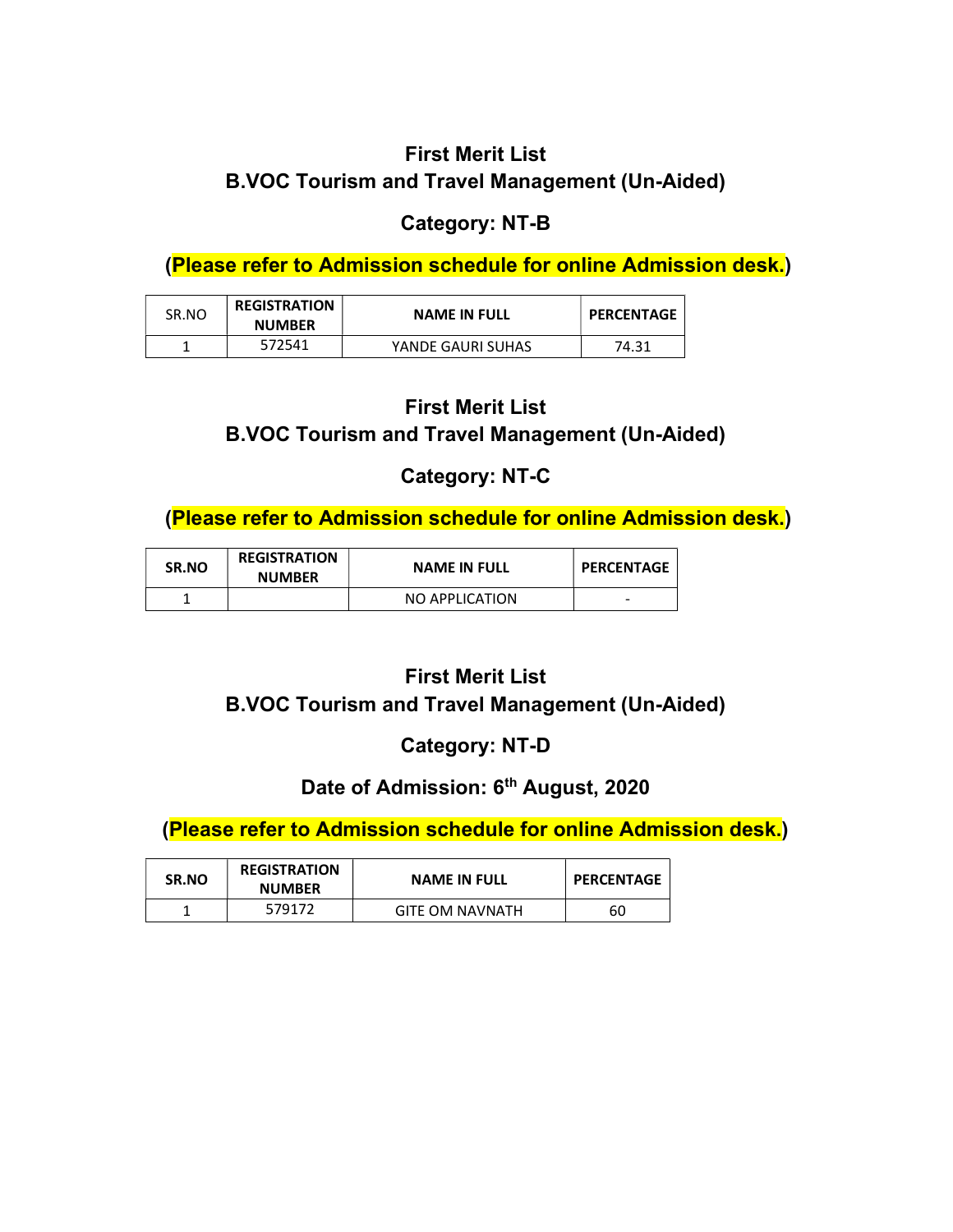### Category: OBC

#### (Please refer to Admission schedule for online Admission desk.)

| SR.NO | <b>REGISTRATION</b><br><b>NUMBER</b> | <b>NAME IN FULL</b>               | <b>PERCENTAGE</b> |
|-------|--------------------------------------|-----------------------------------|-------------------|
| 1     | 548893                               | <b>MALUSHTE SADHAVI NILESH</b>    | 78.92             |
| 2     | 532405                               | <b>GHARAT CHAITANYA SANDEEP</b>   | 76                |
| 3     | 561726                               | THANAGE MADHURA DATTATRAY         | 71.85             |
| 4     | 546817                               | TARE SMIT PRAVIN                  | 69.08             |
| 5     | 571305                               | CHAVAN BHAGYASHRI RAJENDRA        | 68.46             |
| 6     | 567052                               | AROLKAR PRATHAMESH VILAS          | 66.31             |
| 7     | 576957                               | DHURI DAKSHA DIGAMBAR             | 65.08             |
| 8     | 520417                               | <b>BHOPALKAR MRUNMAYEE SANJAY</b> | 64.46             |

# First Merit List B.VOC Tourism and Travel Management (Un-Aided)

### Category: SBC

### (Please refer to Admission schedule for online Admission desk.)

| SR.NO | <b>REGISTRATION</b><br><b>NUMBER</b> | <b>NAME IN FULL</b>   | <b>PERCENTAGE</b> |
|-------|--------------------------------------|-----------------------|-------------------|
|       | 515806                               | YENGUL SMRUTI VINAYAK | 80.46             |

#### First Merit List

#### B.VOC Tourism and Travel Management (Un-Aided)

### Category: SEBC

| <b>SR.NO</b> | <b>REGISTRATION</b><br><b>NUMBER</b> | <b>NAME IN FULL</b>  | <b>PERCENTAGE</b> |
|--------------|--------------------------------------|----------------------|-------------------|
|              | 566239                               | DHAMAL ADITYA DINESH | 82                |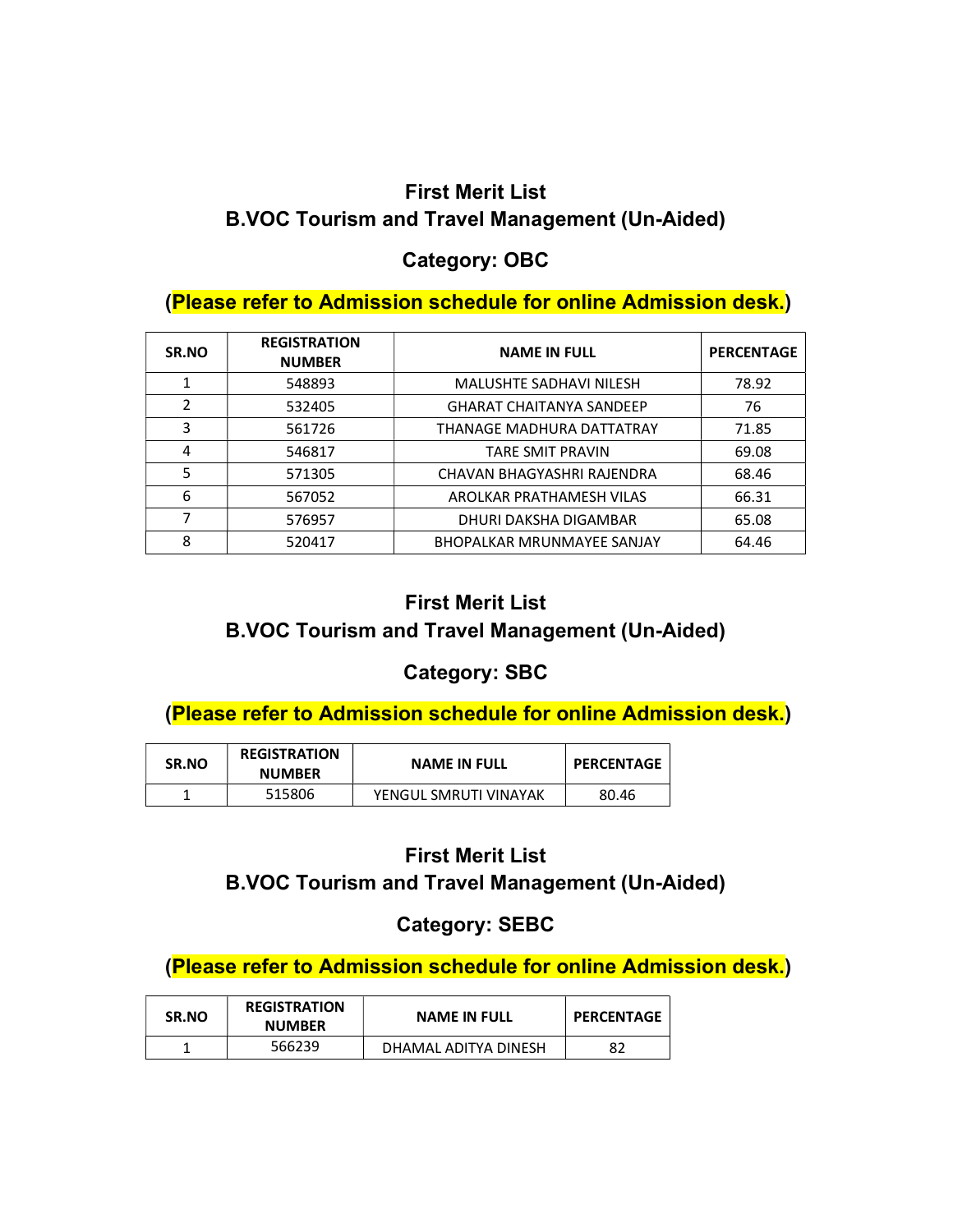### Category: EWS

(Please refer to Admission schedule for online Admission desk.)

| <b>SR.NO</b> | <b>NAME IN FULL</b>    | <b>PERCENTAGE</b> |
|--------------|------------------------|-------------------|
|              | <b>NO APPLICATIONS</b> | -                 |

#### First Merit List

#### B.VOC Tourism and Travel Management (Un-Aided)

#### Category: OPEN GENERAL

| SR.NO         | <b>REGISTRATION</b><br><b>NUMBER</b> | <b>NAME IN FULL</b>            | <b>PERCENTAGE</b> |
|---------------|--------------------------------------|--------------------------------|-------------------|
| 1             | 512568                               | SHASTRI NIYATI MAHESH          | 94                |
| $\mathcal{P}$ | 553315                               | <b>DIAS AURELIA</b>            | 84.92             |
| 3             | 544558                               | <b>IYER NETHRA VISWANATHAN</b> | 83.38             |
| 4             | 521486                               | CHAVAN SNEHAL PRAKASH          | 80.31             |
| 5             | 560029                               | RAJE DISHA YOGESH              | 79.69             |
| 6             | 559053                               | PATWARDHAN VAIBHAVI KISHOR     | 79.54             |
| 7             | 610845                               | PAREKH RIDDHI JITENDRA         | 79.54             |
| 8             | 535491                               | <b>BOOKWALA NISRIN MURTAZA</b> | 79.38             |
| 9             | 525402                               | TRIPATHI LAVANYA               | 79.25             |
| 10            | 528730                               | RAJ DOMINICA                   | 77.23             |
| 11            | 552147                               | RANGWALA FAKHRUDDIN HUSAIN     | 77.2              |